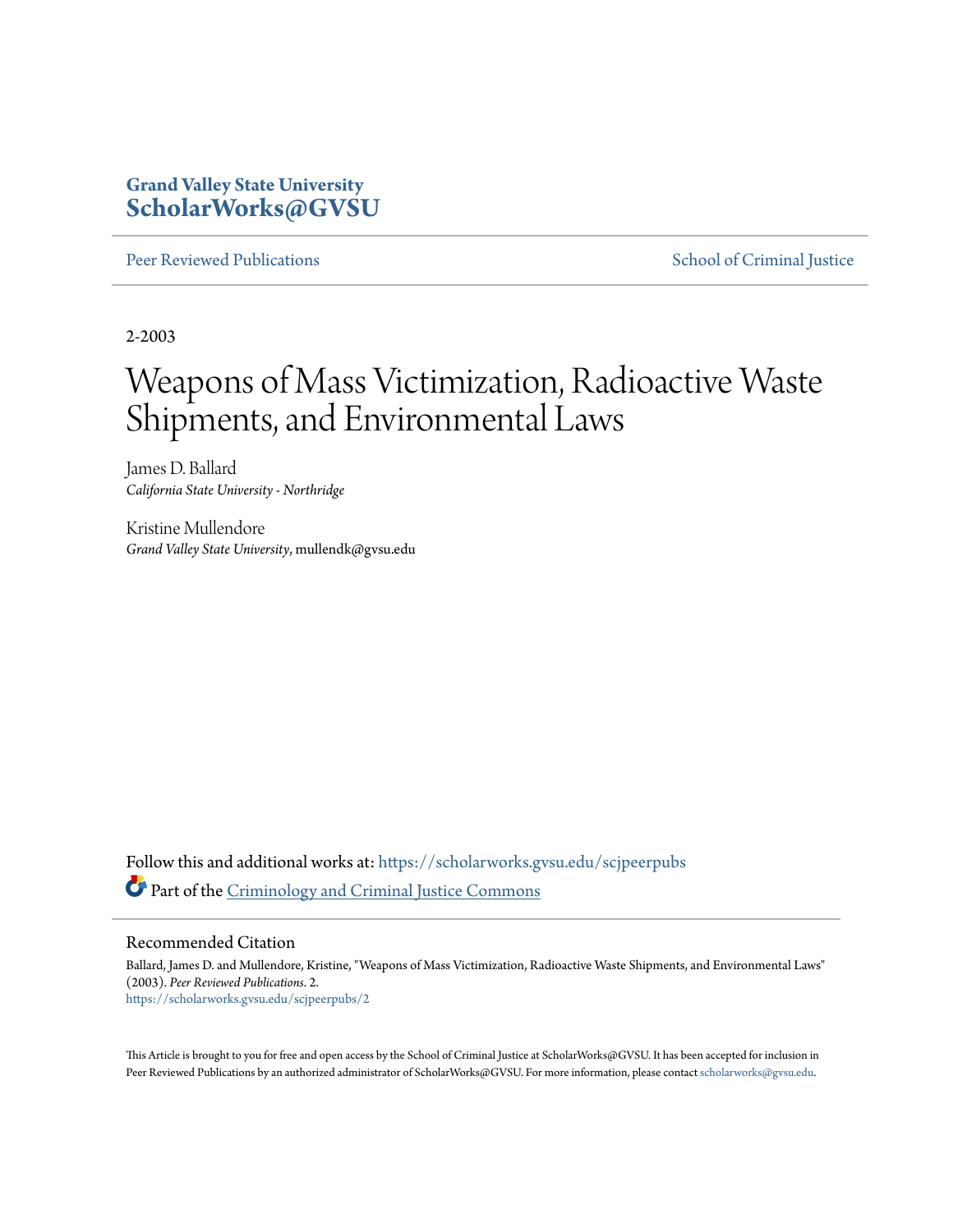# **Weapons of Mass Victimization, Radioactive Waste Shipments, and Environmental Laws**

**Policy Making and First Responders**

# JAMES DAVID BALLARD

*California State University, Northridge*

# KRISTINE MULLENDORE

*Grand Valley State University*

*Transnational and domestic terrorists may employ unconventional weapons of mass destruction and/or mass contamination in their future operations against governments. These asymmetrical tactics may include nuclear, chemical, and biological weapons designed to produce panic and disruption in daily life. This article addresses several of the myriad legal and practical issues relative to potential radiological weapons. Several suggestions as to local-level policy are offered and discussed. Among these suggestions are the need for local law enforcement and policy decision makers to formally recognize the potential use of radiological weapons of mass contamination and the need to develop both protection strategies for radioactive shipments that may be at risk from this form of crime and proactive public intervention measures for when communities are faced with a terrorist attack on shipments of nuclear waste.*

*Keywords: terrorism; first responders; radiological terrorism; NEPA; environmental laws*

# **BACKDROP**

Recently the political, cultural, and legal climate in the United States began to focus considerable public policy attention and enormous public resources to the potential use of weapons of mass destruction (WMD) by terrorists (Department of Justice [DOJ], 1998; Hoffman, 1998; Lesser, Hoffman, Arquilla, Ronfeldt, & Zanini, 1999; Nolan, 1999; Tucker, 2000). This systemic Federal agenda has consequences for civic activities, public policy, and for the very political structures that stand to benefit from this increased awareness (Ballard, 1997; Ballard, 2000a; Boyer, 1998; Stern, 1999).

The effect of such agendas on public opinion and the policy process is not unidirectional as some Federal agencies seem to believe but it can have an equally profound effect on how the Federal-level structures of power operate.

AMERICAN BEHAVIORAL SCIENTIST, Vol. 46 No. 6, February 2003 766-781 DOI: 10.1177/0002764202239173 © 2003 Sage Publications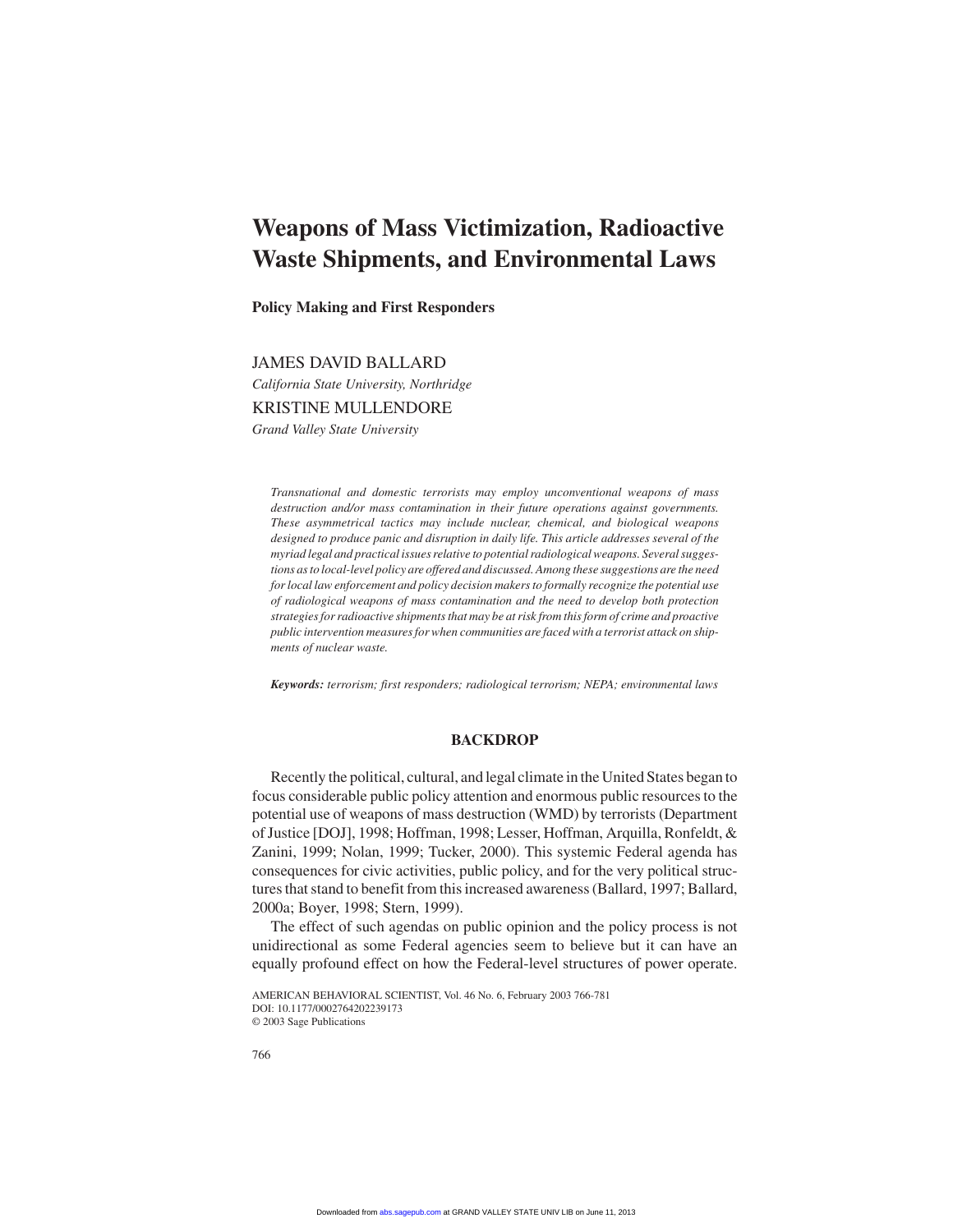This article will explore the dynamics of one such unintended policy consequence and how this may impact other Federal agencies, local communities, and first responder/law enforcement organizations in their efforts to counteract such acts of aggression as experienced on September 11, 2001.

Ballard (2000a) suggests that contemporary terrorism fears are part of the creation of a "moral panic" and one that is specifically directed at expanding Federal power. A moral panic is generally understood as a distraction device used by existing structures of power and designed to draw the attention away from underlying political processes (Cohen, 1972; Pearson, 1983). One way to analyze and counteract these deliberate and self-motivated political panics is to focus on both the intended and alternative consequences of the policy that derives from such processes. This article will specifically discuss some of the alternative consequences of the current focus on WMD terrorism and how that focus may produce long-term effects not easily recognized, and clearly not intended, by the existing structures of power.

# **ENTER THE MORAL PANIC**

In trying to identify the alternative effects of the moral panic process, this article will focus on only one variety of WMD and how the introduction of such panics into the public policy domain can interfere with the intended goals of those policy makers who consciously or otherwise used this policy justification technique. For example, activists opposed to the recently approved Yucca Mountain geologic storage facility for highly radioactive waste materials used the current political focus on terrorism to justify additional safeguards and security for the shipments to this forthcoming facility (Ballard, 2002a, 2002b). These types of alternative effects may not be desirable to those Federal agencies, such as the Department of Energy (DOE), that are promoting the fight against terrorism because they provide administrative and jurisdictional challenges for these same agencies trying to use the threat of terrorism as a justification for budget and mission-widening activities. This budget and mission-widening concept can be found in many agencies and their current approach to countering terrorism, including the threat and use of nuclear alternatives.

To help demonstrate the process described above, this article will focus on preexisting safety issues surrounding the disposal and transportation of radioactive waste by-products created by the generation of nuclear power and nuclear weapons production. To understand this process, we should first examine how the Yucca Mountain waste repository will intern vast amounts of high-level radioactive wastes (HLRW) from weapons production activities and spent nuclear fuel (SNF) from commercial reactors in conjunction with the transportation effort necessary to move these materials from their safe and secure generation facilities and to the forthcoming Yucca repository (Ballard, 1997; Halstead & Ballard, 1997b).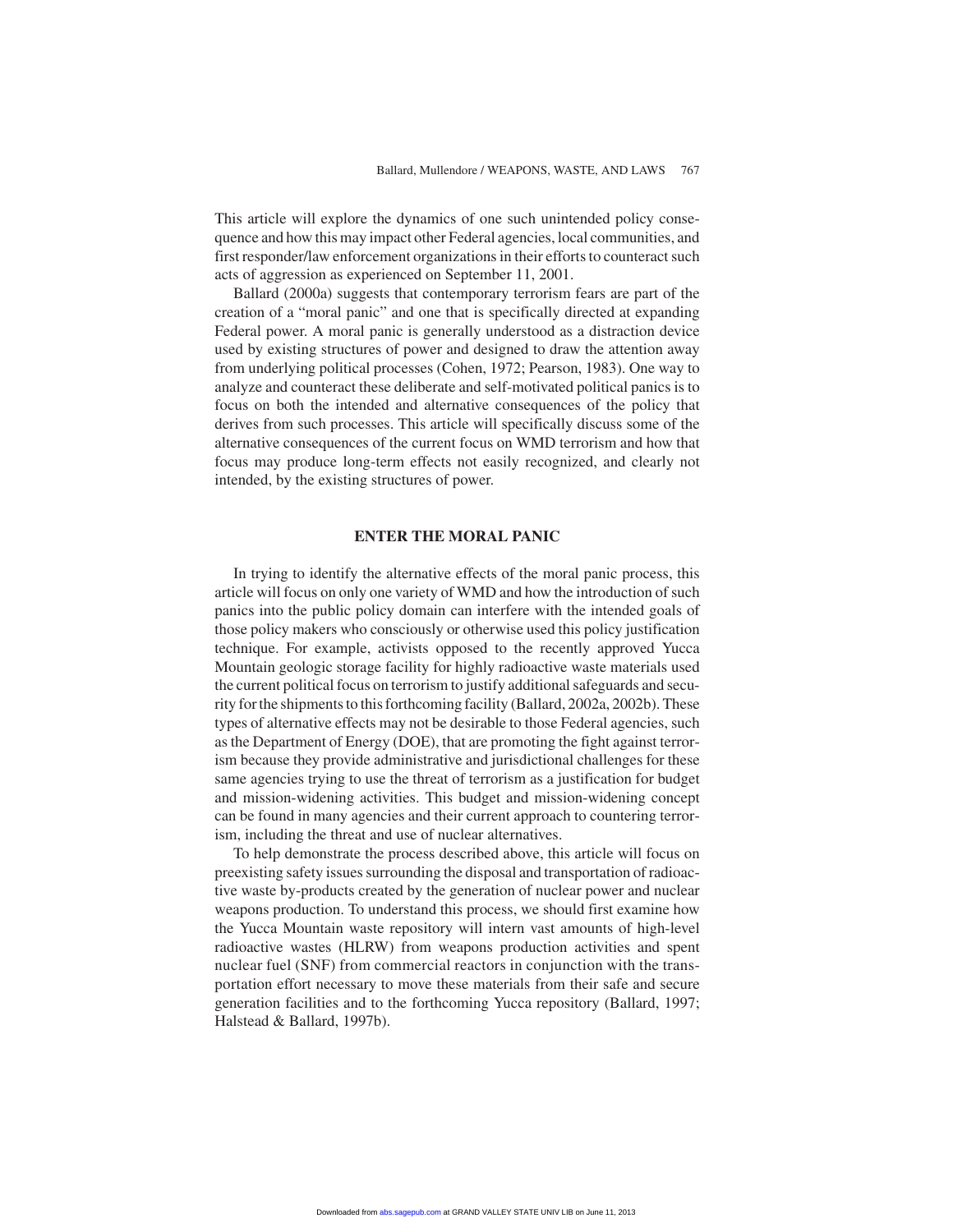Many experts believe that, to date, the controlling agency behind the Yucca project, the DOE, has failed to incorporate the potential use of HLRW and SNF as potential radiological weapons of mass contamination into their analysis of the environmental risks associated with this large-scale Federal program (Halstead, Ballard, & Dilger, 2001a, 2001b). This lack of effort is despite the DOE's own use of terrorism as a justification for the shipment program and despite the sustained rhetoric from many Federal agencies that are promoting the fear of terrorism as a legitimate law enforcement and public policy issue (Mahaley, 2001; Meserve, 2001).

# **DEBATE FRAMEWORK**

Somewhere between the extremes of the "terrorism threat" perspective offered by the military, regulatory, and Federal law enforcement agencies that are demanding more power and resources to fight this threat, and the self-motivated DOE attempts to brush the terrorism issue away relative to the Yucca radioactive waste transportation effort and thus quell public fears of anything radioactive, lies a minefield of public policy indecision and regulatory debate. In recent years, expansionist-minded Federal agencies felt the need to advocate for additional resources in a post-cold-war political environment and have tacitly agreed to collectively promote terrorism as the main threat to the political stability of the world community. For example, these agencies have used their cooperative expertise in the media to promote policies that will eventually gather unto them additional power, prestige, and resources (Ballard, 2000a).

In an attempt to understand the conflict between the moral panic created by certain Federal agencies and the need of other agencies to disregard the implications of said moral panic when making decisions on nuclear wastes that can be used as mass contamination weapons, this article is divided into three distinct sections: (a) background of nuclear WMDs; (b) details of the Yucca Mountain project, including projected numbers of shipments and their impact on local and state jurisdictions; and (c) existing legal and regulatory mechanisms designed to protect the public from Federal actions potentially dangerous to citizens, local communities, and the environment.

The conclusion of this article will rely on the proposals of Flacks (1988), who noted that everyday life could become the seeds of alternative policy action. This author's work would suggest that local community leaders and state-level politicians can collectively use their power to create a grassroots political agenda that employs the existence of the WMD moral panic as the basis of an effective strategy to counter the powerful political and economic forces behind the Yucca project. This theory provides a method to counteract the latent transfer of risk from both the owners of existing nuclear power facilities and the oversight agencies that control the nuclear weapons facilities to an ill-informed and unsuspecting law enforcement community, local governments, and the general public. In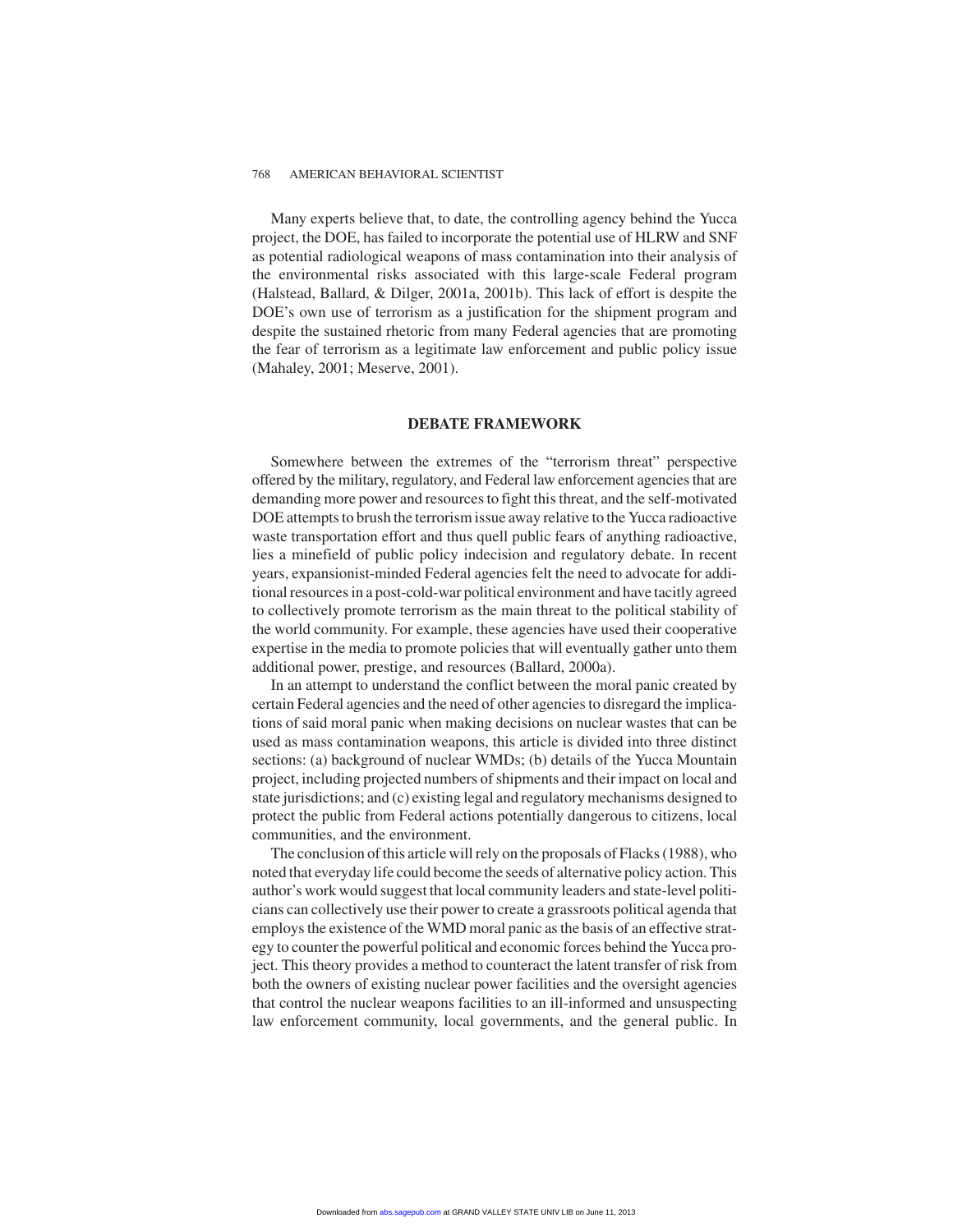short, Flacks provides the theoretical framework for a counterhegemonic opposition movement to this unfunded, and/or underfunded, Federal mandate for local communities and their first responder communities.

#### **WEAPONS OF MASS DESTRUCTION**

Federal law enforcement agencies, terrorism scholars, and casual observers of contemporary political debates use the term WMD to categorize a number of tactics and/or the actual devices that have the potential to inflict death and/or injury on large numbers of people. These agencies, the military, and terrorism scholars use the terms *NBC* (nuclear, biological, and chemical), *CBW* (chemical and biological weapons), or *CBRN* (chemical, biological, radiological, and nuclear) to categorize these types of tactics and weapons (Rabkin, 2000; Roberts & Moodie, 2000).

As this proliferation of terms suggests, the definitions of these types of weapons differ from author to agency to observer. These customary definitions of massively destructive and potentially socially harmful weapons are expanding as singular and exceptional incidents transpire. For example, after the Oklahoma City bombing, some agencies and scholars started to contemplate how large explosive devices should be added to these tactical typologies. Despite these deliberations, the general focus of both policy makers and scholars has been on chemical, biological, and nuclear weapons and their potential use by terrorists.

This article uses the typology codified in the acronym CBRN because it focuses attention to the fact that radiological weapons exist and should be recognized in the DOE's plans to move tens of thousands of highly radioactive shipments across the country and to the Yucca facility. To reiterate, CBRN includes chemical weapons, biological weapons, radiological weapons, and nuclear devices. The last two of these categories, radiological and nuclear, are the most salient for this discussion.

No matter the types of tactics and weapons included in any of the most commonly used typologies, one overriding characteristic has been overlooked: With few exceptions, these weapons and tactics are better categorized as weapons of mass victimization (Ballard, 2000b). They are generally designed to produce mass extermination of human life as opposed to the mass destruction of property. The exception to this rule includes the use of radioactive materials and nuclear devices that could destroy, or render useless for thousands of years, the land and fixtures located within a large geographic areas.

Popular culture has vividly portrayed the potential use of nuclear weapons by criminals, crazies, and terrorists. Books, movies, and television shows have helped reify the potential use of this tactic. This common theme in our popular cultural by-products feeds and reinforces the moral panic that Federal agencies promote. To uncover the Federal government's dominance of the nuclear political agenda, one needs look no further than the DOE, the Nuclear Regulatory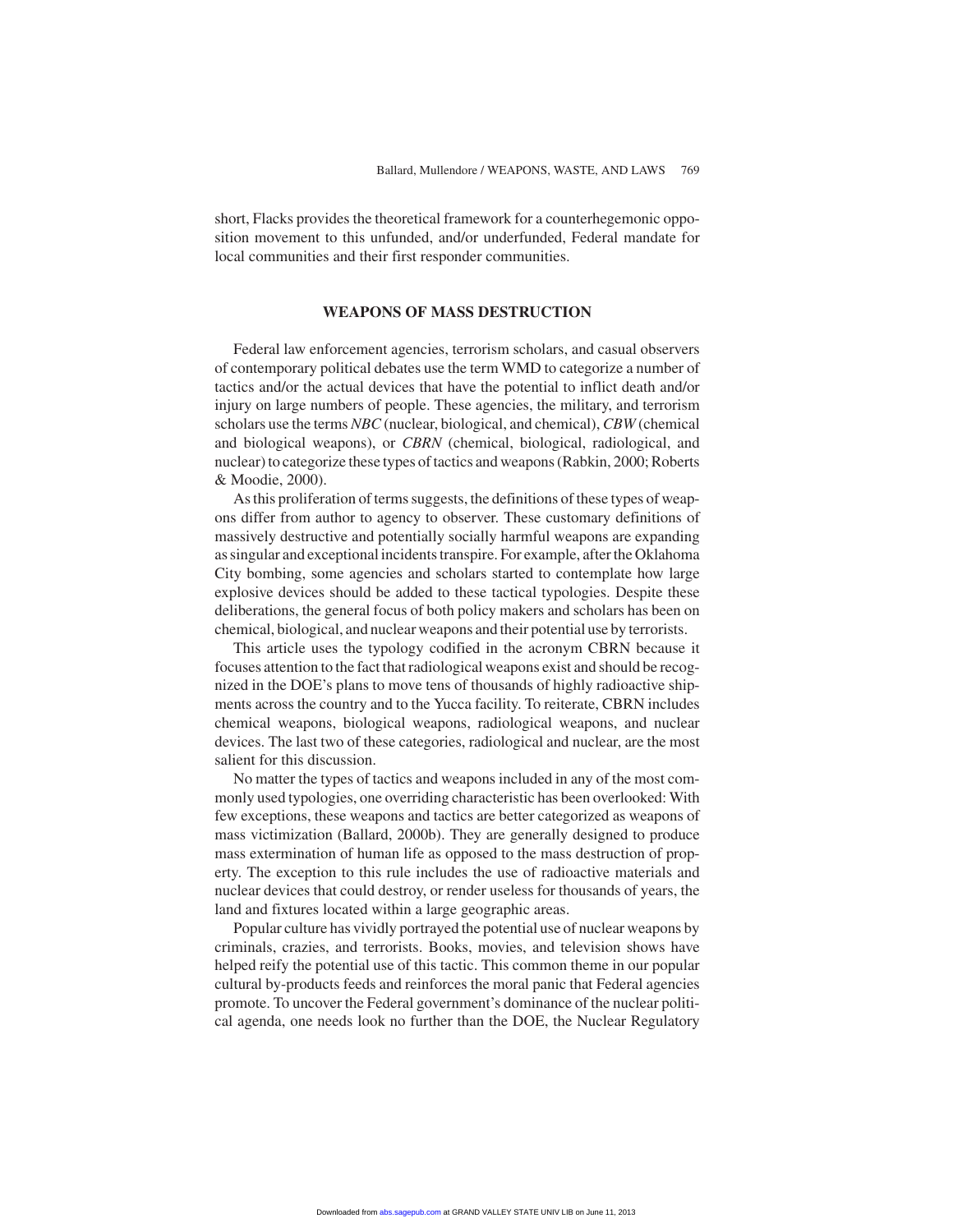Commission (NRC), and issue-specific subagencies such as the Nuclear Emergency Search Team (NEST) to find an entrenched bureaucracy designed to protect our national interests and motivated to reduce public fears of a terrorist attack using a thermonuclear device. It is just these types of agencies that the public and the media look to for answers when expertise is needed (Ballard, 2002a).

Terrorism scholars note that the nuclear and radiological subcategories of CBRN weapons potentially pose the most destructive threat and could have long-term effects on a society (Ballard, 1997; Ballard, 2002a, 2002b; Halstead & Ballard, 1997b). The potential manufacture or acquisition, and eventual use, of thermonuclear nuclear devices are a remote possibility, but some observers have started to speculate about the more probable use of radioactive materials as a weapon of mass contamination (Ballard, 1997, 1999; Halstead & Ballard, 1997b). In particular, the question is, "Should public safety officials concern themselves about the potential use of SNF and HLRW shipments as sources of highly radioactive materials that could be used in a radiological dispersion device?" The entrenched nuclear bureaucracy codified by the DOE and NRC does not necessarily want to have this possibility considered because it calls into question the priorities these agencies set and challenges their practices with respect to nuclear waste and use of the services of local law enforcement agencies (Ballard, 2002a, 2002b).

Any terrorist that is contemplating the use of a radiological device knows they are not the same as a nuclear bomb because they cannot necessarily achieve a thermonuclear reaction. Thus, this type of weapon will not have the capacity to destroy everything in their immediate vicinity. That does not mean these materials cannot deliver significant negative social, financial, and emergency management impacts on a local community and/or on the nation.

A radiological device uses mechanical and/or explosive devices to disperse highly radioactive materials over a geographic area and thus contaminate that area for years, if not centuries (Ballard, 1999, 2002a, 2002b). In response to suggestions that SNF and HLRW could be used as radiological weapons, the DOE and affiliated agencies such as the Sandia National Laboratories have in the past conducted studies that downplay the risk of such an attack and minimize the potential catastrophic use of these materials by terrorists (e.g., Luna, Neuhauser, & Vigil, 1999).

The issue of what America should do about the tens of thousands of tons of highly radioactive nuclear waste places policy demands on the DOE and associated regulators such as the NRC. As noted in several places above, this demand is useful to these agencies when they are seeking increased resources but not when they result in the imposition of scrutiny and accountability on those activities they are charged with administering, such as the transportation effort necessary to make the Yucca project a reality. These demands, additional regulations, and other requirements not factored into such transportation planning that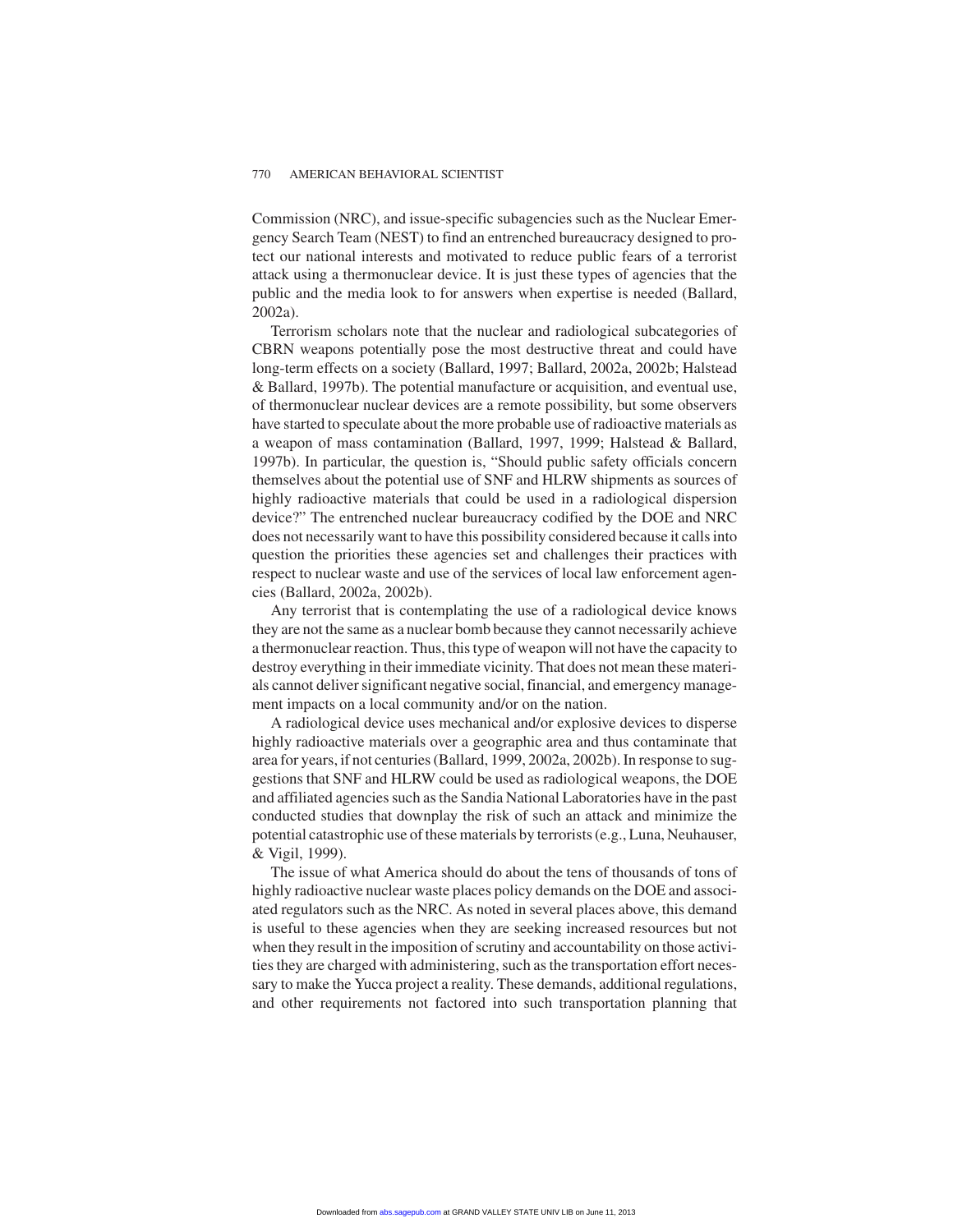already exists are unwanted burdens and counterproductive to their everyday self-promotion activities, general operations, and everyday functioning.

These types of unintended policy consequences may be one basis for the DOE resistance to more formally recognizing the risk of terrorism attacks against nuclear waste shipments. With respect to this contention, contemporary debates primarily center on what must be done with the by-products of nuclear power generation (SNF) and to a lesser extent around the production of weapons by the nuclear military infrastructure (HLRW). For both materials, powerful interest groups and stakeholders (power companies and the military respectively) wish to avoid having their own activities come under public scrutiny and wish to avoid the invocation of potential environmental-based regulatory constrictions associated with the risks of terrorism against nuclear waste shipments.

The motivation for state agencies such as the DOE then becomes one to balance the use of a moral panic to promote resource redistributions to certain Federal agencies and the simultaneous pressure from that same moral panic that could cause increased regulation of their behavior. The current terrorism debates as they relate to SNF and HLRW disposal discussed in the next section of this article set the stage for the argument that the Yucca transportation plans are subject to unwanted regulatory and public scrutiny.

# **IMPACTS ON LOCAL JURISDICTIONS**

The DOE has proposed by means of an environmental impact statement a large-scale, and multiple-year, transportation program for the various highly radioactive nuclear waste products needing disposal. This transportation effort will be necessary to move tens of thousands of tons of radioactive waste to a centralized geologic repository in the Southern Nevada desert.

The scope and scale of this transportation effort is unprecedented in America and one of the largest anywhere in the world (Halstead et al., 2001b). The DOE's Draft Environmental Impact Statement (DEIS), part of the Environmental Impact Statement (EIS) process, for this project included a proposed action that would transport 70,000 metric tons of material (Department of Energy [DOE], 1999, p. A-1). The hundreds of thousands of pounds of highly radioactive materials these shipments represent must be shielded from the environment for 10,000 years because of their extensive radioactive inventories. These radioactive materials come primarily from commercial reactors (63,000 metric tons from 33 different states), DOE facilities (7,000 metric tons from 4 states), and include surplus weapons-grade materials that have been reprocessed into mixoxide fuel and/or immobilized (50 metric tons). The Final Environmental Impact Statement (FEIS) for the project offers significantly different numbers but still suggests that it will take years to complete the tasks that the DOE seeks to accomplish at the Yucca facility.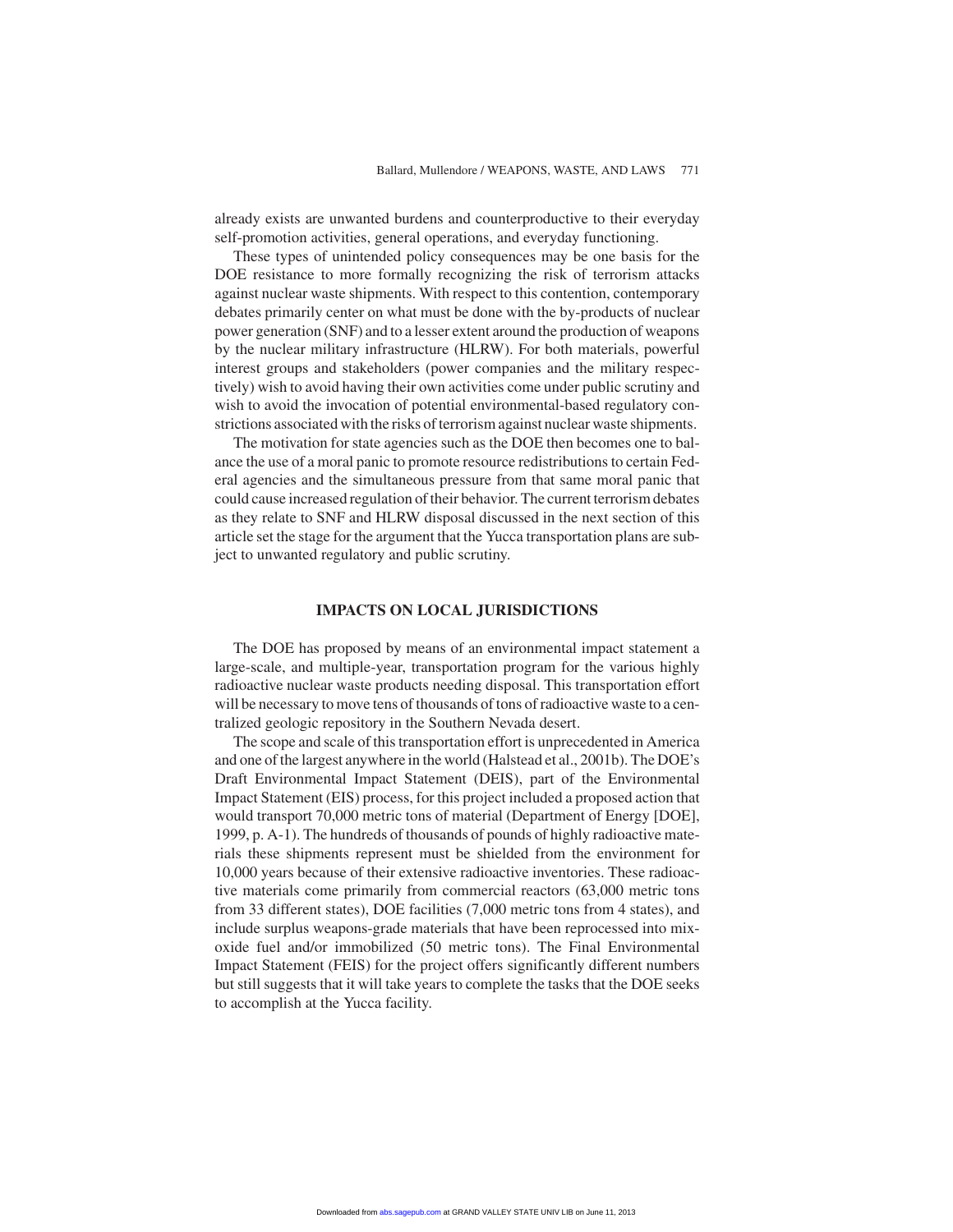Due to the elongated approval process for the facility and the protracted and intense opposition from Nevada, the DOE has proposed, and as of now not discounted, the final use of an interim facility until such time as a final geologic repository could be sited (DOE, 2002). The use of this option would increase the total number of radioactive shipments as they are loaded, unloaded, and reloaded over the years and from facility to facility (Halstead & Ballard, 1997a). In discussions on the permanent or interim options, Southern Nevada is the only location being sited for use. No current plans exist for additional facilities, despite the fact that more waste products exist than can legally or practically be interned in the Yucca facility (DOE, 2002).

As part of the process of locating such a repository, the DOE was required to prepare an environmental impact statement (EIS). One major step in this process is the construction of a draft statement (DEIS) that defines the parameters of the discussion. This document was presented for public comment in 1999 and the final environmental impact statement (FEIS) was completed in February 2002. Because the routes, testing updates, transportation vehicle configuration, and/or the design of the shipping casks are unreported by the DOE in the DEIS or FEIS, as are the actual shipment modalities and frequencies, estimates of the total number of shipments range widely and seem to be based not on science but rather on political motive. For example, one estimate shows a range from 56,600 to 104,500 (PIC, 1996, in Halstead & Ballard, 1997a). DOE representatives, on the other hand, have reported that the actual number of shipments will be thousands less than these numbers (Barrett, 2002). Likewise, the estimates of the number of years such a massive transportation effort of highly radioactive cargoes would take are equally as vague and range from 24 to 40 years.

At the middle range of predicted shipment activity, local communities in more than 40 different states will be faced with an average of 3 to 6 shipments per day that are leaving the current storage facilities and traveling on the interstate highways, railways, and waterways of America toward Nevada and the Yucca facility. A cursory assessment of these numbers makes it sound like a *de minimis* problem, after all it is just a few shipments a day, but when one remembers that this level of activity will transpire every day, 365 days a year, and for at least 24 years (maybe decades longer), with an average distance of 2,000 miles and speeds that could be as low as 45 mph on flat surfaces, and that large numbers of highly radioactive waste cargoes will be on the road at any given time, the enormous scope of the problem is becoming more discernible as the true scope of the forthcoming transportation effort is uncovered.

The risk of a terrorist attack on nuclear waste shipments could be easily dismissed as someone else's problem if it were not for the fact that these cargos will be in such easily identifiable vehicles and traveling set routes with such a frequency and duration that any potential saboteur or terrorist adversary would have no problem planning an attack against these materials. Such an attack would be designed to disperse radioactive materials around a community in a classic radiological dispersion scenario. Once again, most of the materials being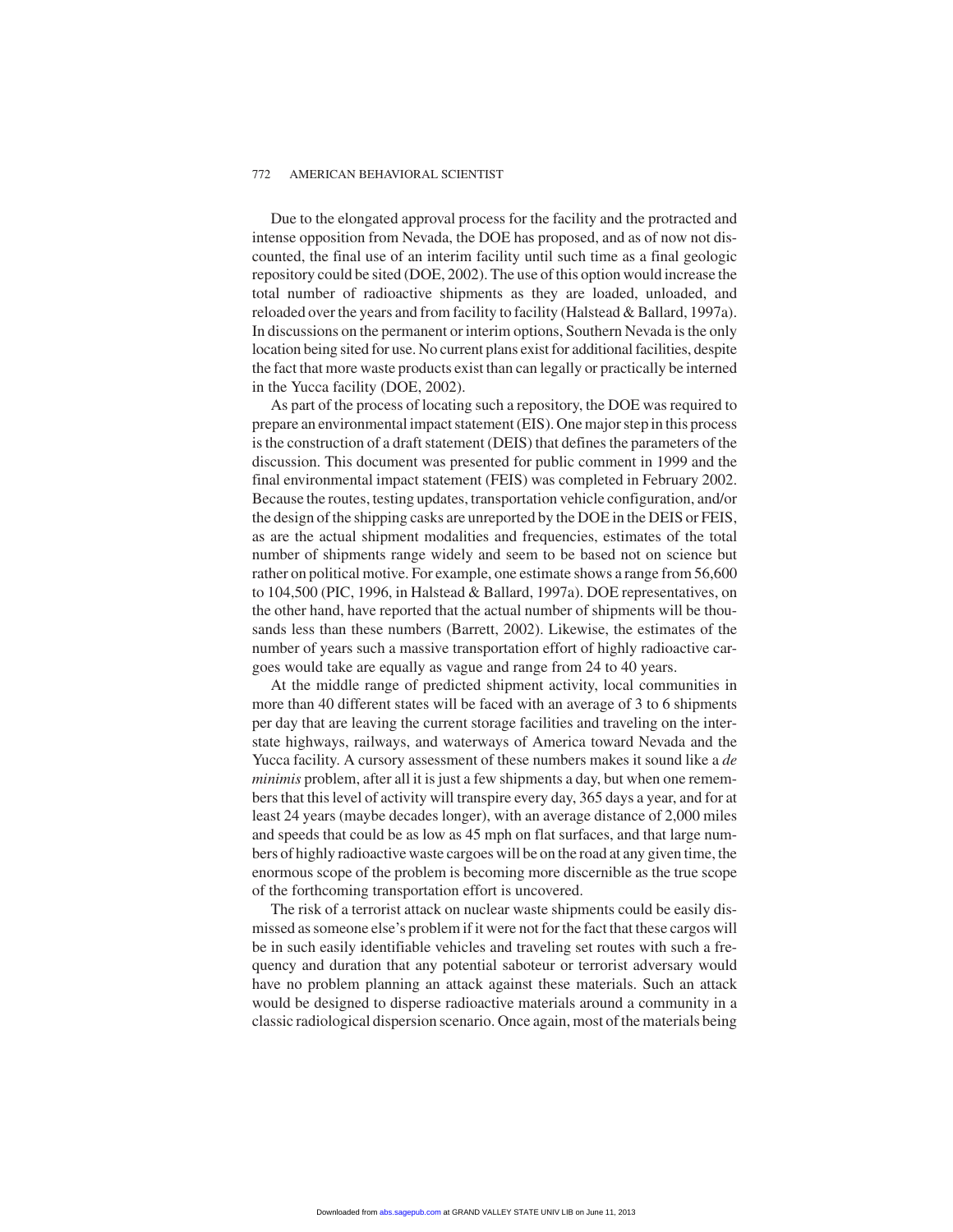transported are not in danger of being used to make an atomic bomb, and they do not have the potential to create a thermonuclear explosion. But as part of a radiological device designed to disperse highly radioactive materials, the shipments should be considered a potential, if not a primary, target for terrorists (Ballard, 2002a, 2002b).

Because the DOE does not recognize the full range of potential risks of terrorist attacks on these shipments, they are currently not planning additional security measures to protect the health and safety of the communities through which these highly radioactive cargoes will be shipped. In fact, the NRC, a major regulatory body behind the DOE shipment effort, has proposed a rule change that reduces the security measures for these shipments (Halstead & Ballard, 1997b). The existing regulations governing safety and security and the impetus for even less security may be based on the perceived need to reduce costs for this program, not on what is best for local communities, first responders, and national security. The DOE does not seem to want to self-regulate such risks given the reality of the post–September 11, 2001, world. They specifically do not recognize the need to protect such shipments from large groups of terrorists willing to commit mass suicide to achieve a goal (Ballard, 2002a, 2002b).

This self-serving "cost cutting" places the general public, local communities, and state emergency management personnel in a difficult position. In short, the issues for these public servants would be, What if something goes wrong with transportation security, and what can be done thereafter to protect the lives and health of local residents and the environment of their communities?

Nevada has led a sustained effort to see that the DOE complies with existing Federal regulations and plans for the safe and secure transportation of these highly radioactive materials. To date, these efforts have impacted the process slightly but have not changed the fact that in a short amount of time shipments of highly radioactive nuclear waste will begin to traverse highways, railways, and waterways. Eventually, the number of shipments on the roads, moving by rail, and floating across shipping lanes should reach into the thousands per year. Evidence of this can be found in the DEIS and FEIS, and these documents lack a clear focus on the concerns Nevada has already raised in its oversight of the transportation process (State of Nevada, 2002).

Of interest, the DOE's DEIS and FEIS identify the "parameters" of this national-level transportation action and its potential impact on the environment while failing to address the plan's impact on states other than Nevada where significant opposition to the siting of a repository has been long-standing and sustained. These DOE documents leave unstudied the potential impact of the massive transportation effort necessary to move tons of highly radioactive waste across 40+ other states. For example, some experts believe that the DEIS and FEIS do not address the very real needs of local communities that face potential accidents or human-initiated events involving the trains and trucks transporting these materials (Ballard, 2000a). Likewise, the DEIS and FEIS fail to discuss the breakdowns by either of these transportation modalities or the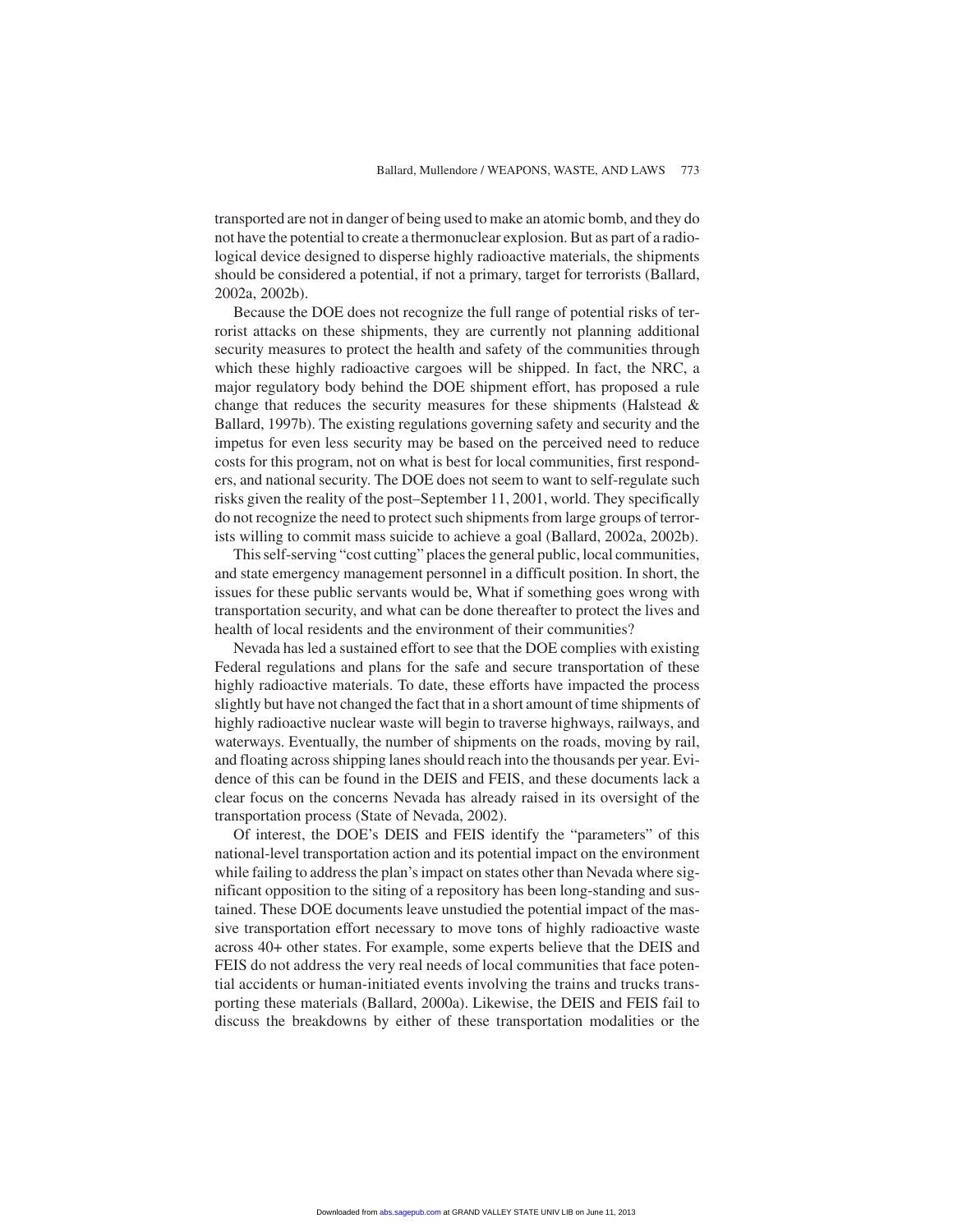admittedly more remote possibility and consequences of terrorist attacks against these shipments.

The next section of this article will address the regulatory background (environmental impacts) for major Federal actions such as the Yucca transportation program and help determine if there exists a useful method for local communities to require the DOE and Federal government to address their needs prior to this becoming an unfunded Federal mandate. This potential mandate may force local and state governments to face the fiscal consequences of this Federal transportation effort without the benefit of adequate Federal funds.

# **REGULATORY OBLIGATIONS**

The National Environmental Policy Act (NEPA) (1969, 2002) created a mandate that required Federal agencies engaging in "legislation and other major Federal actions significantly affecting the quality of the human environment" to prepare an EIS before engaging in the proposed legislation or action (42 USC 4321). NEPA's statement of purpose articulates a public policy agenda that requires the Federal government to "fulfill the responsibilities of each generation as a trustee of the environment for succeeding generations" while assuring all Americans "safe, healthful, productive, and esthetically and culturally pleasing surroundings" that employ the environment in beneficial ways "*without degradation, risk to health or safety, or other undesirable and unintended consequences*" (emphasis added) (42 USC 4321[101][b]).

The DOE has failed to achieve the public policy mandate articulated in NEPA by minimizing the administrative burden it imposes in preparing the Yucca Mountain project EIS (either the DEIS or FEIS) by choosing to ignore the local impacts of this massive transportation program and downplaying the potential of terrorism as a risk factor against these types of cargoes. These are precisely the type of unintended consequences that can degrade the environment that NEPA was designed to address. In particular, the DOE fails to comply with the regulatory purposes contained in NEPA that should govern their actions in its failure to achieve the public policy goals expressed in NEPA.

For example, both the DEIS and FEIS for this project fail to address the potential environmental impacts of this transportation program on each individual state involved or even attempt to aggregate groups of states with similar geographic and social compositions for such an analysis (DOE, 1999, 2002). The DOE does not consider the site-specific effect of transporting nuclear waste on states other than Nevada, collectively or individually. Neither the DEIS nor the FEIS analyzes the effects of moving across these states as part of this previously described massive effort to centralize the storage of these highly radioactive materials at the temporary or permanent storage faculty.

Such omissions are a clear violation of the spirit of NEPA, as well as the application of this policy agenda. Section 102(2)(A) and (B) of NEPA compels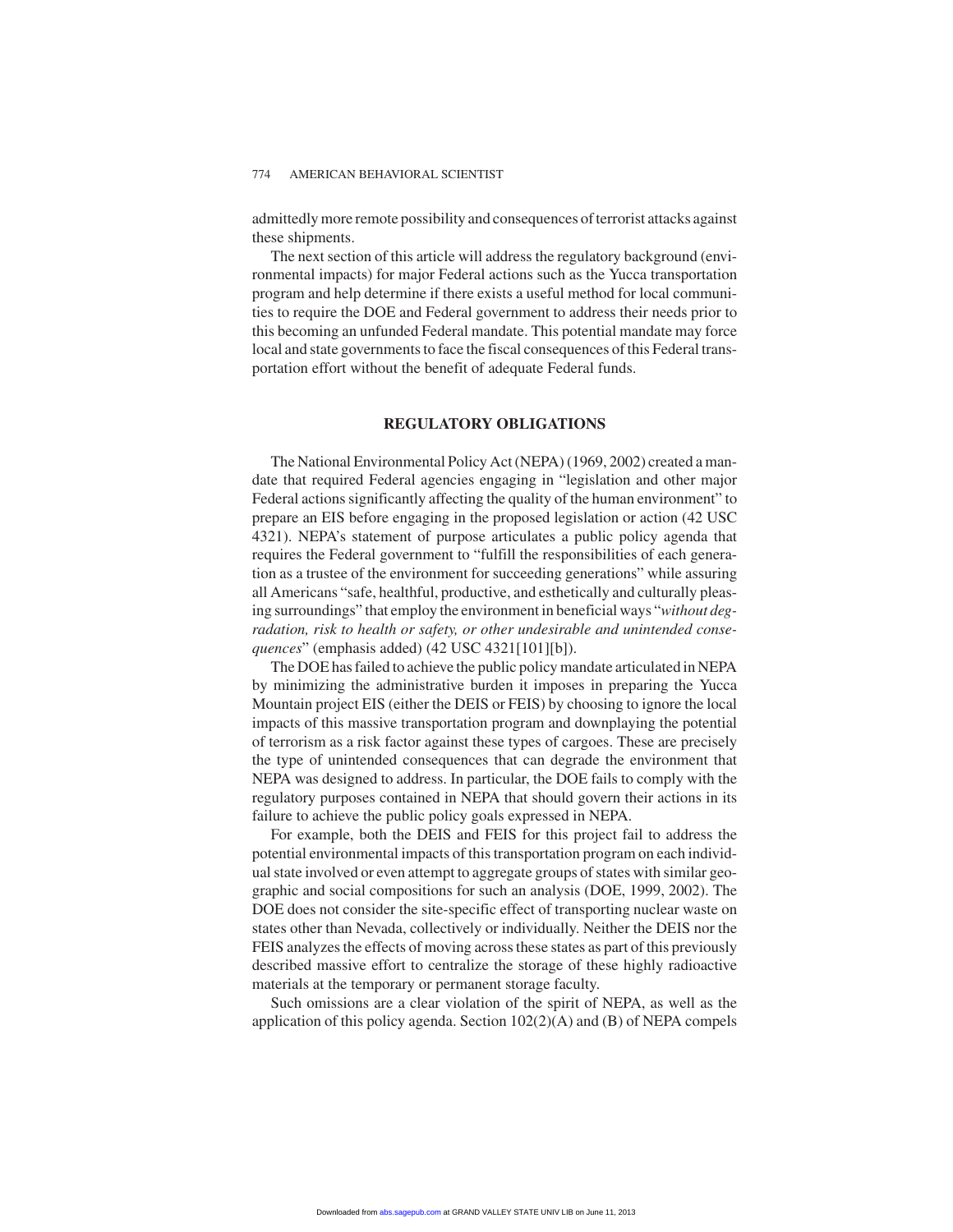all Federal agencies to bring the environmental impact of any proposed action into play as a "proper factor" in its final plans for a project by using a "systematic and interdisciplinary approach" in planning each agency action. This is a "reordering of priorities" in agency decisions ranking environmental concerns at a high priority, but it is not a dictate that environmental concerns must always control the final plan (*Calvert Cliffs Coordinating Committee, Inc. v. U.S. Atomic Energy Commission*, 449 F.2d 1109, 1111 [DC Cir, 1971]). The EIS analyses for a project such as that set forth in the Yucca plans are intended to ensure that these environmental costs are properly considered. In the EIS, a "detailed statement" of the impact of the proposed action on the environment, factoring costs and describing alternative approaches, must be provided and alternative plans that would impact less significantly on the environment also must be considered (Id at 1114). NEPA is broad in scope, "compelling consideration of any and all types of environmental impact of Federal action" (Id. at 1122). The EIS mandates that agencies planning such actions engage in a case-by-case balancing act and that balancing is to take into account the benefits of a proposal within the context of the environmental costs (Id. at 1123).

As noted earlier, under 42 USC 4332(2)(C), Federal agencies are required to file an EIS with "every recommendation or report on proposals for legislation and other major Federal actions significantly affecting the quality of the human environment." The courts have interpreted this requirement to mean that agencies must take a "hard look" at environmental impacts and that hard look is to include considering the *cumulative effect* of individual projects that are proposed (*Kleppe v. Sierra Club*, 427 US 390, 410 [1976]). This collective consideration of the cumulative effects of individual acts or plans prevents a Federal agency from engaging in what is commonly referred to as "segmentation." Under segmentation, an agency divides a project into many smaller units, thus resulting in the creation of smaller units, each of which have an apparently insignificant impact on the environment, where the sum of their total impact would not be found to be insignificant.

Council of Environmental Quality (CEQ) regulations prevent this segmentation of projects by specifically requiring that individual actions that are part of proposed agency plans that have similar characteristics, including such things as common geographic features or common timing, be reviewed for their cumulative impact (40 CFR 1508.25 [a][3] and 1508.27 [b][7]; *Natural Resources Defense Council v. Hodel*, 865 F.2d 288 [DC Cir, 1988]). This policy and regulatory mandate of program-level assessment helps ensure that the goals of NEPA are achieved.

In addition to Federal agencies masking the "cumulative effect" by creating smaller plans with impacts that are undetectable when analyzed separately, improper segmentation is also found where (a) a proposed action has "little or no independent utility and its completion may force the larger project to go forward whatever the environmental impacts" and where (b) it would be "unwise to undertake the first phase if subsequent phases were also not taken"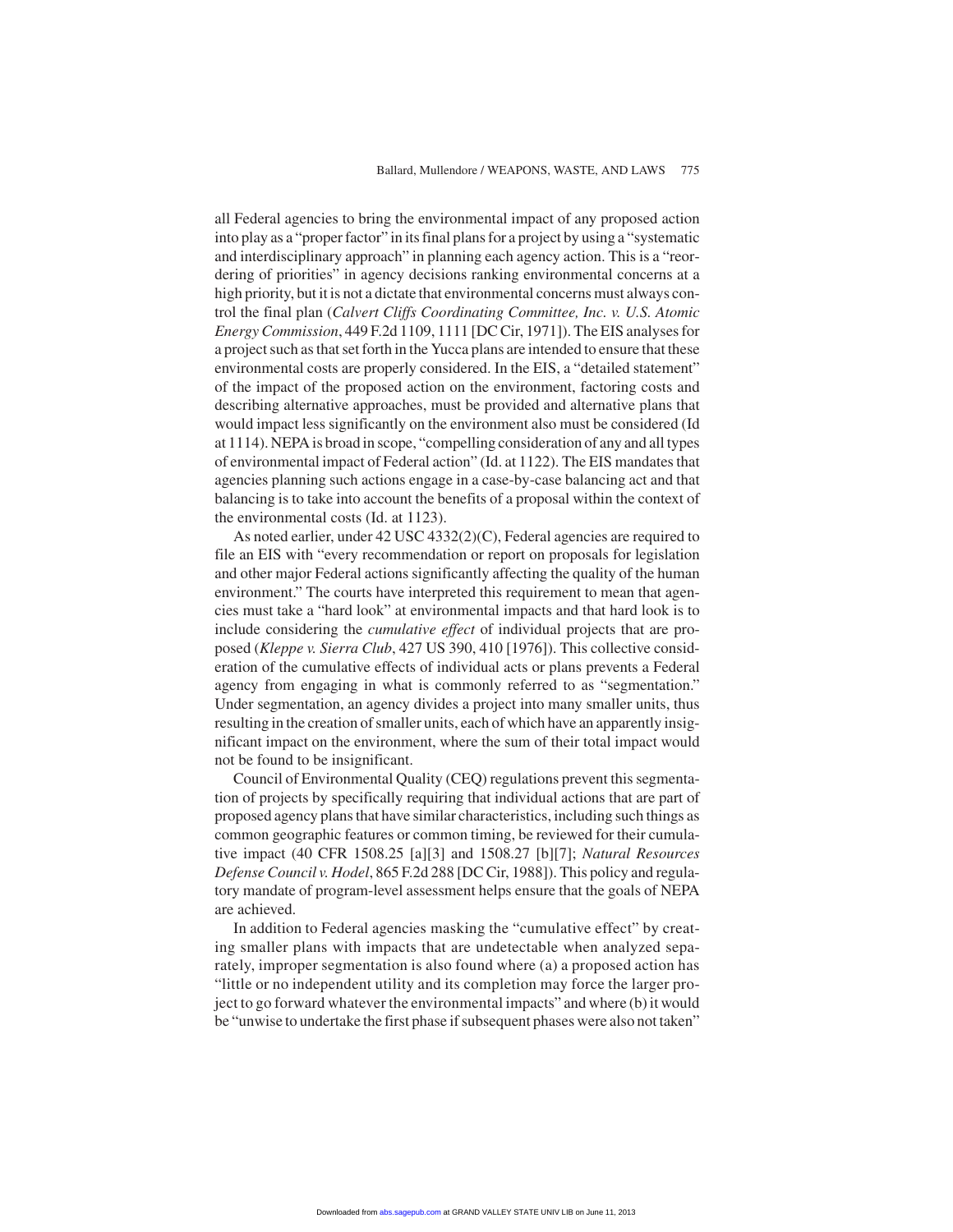(*Hirt v. Richardson*, 1999 U.S. Dist. LEXIS 19403 [WD Mich, 1999]; 40 C.F.R. 1508.25 [a][1]).

It is important also to recognize the inverse effect that a program-level, as opposed to site-specific, EIS can have if it operates to hide a project's risks to the environment by obscuring significant site-specific concerns. If governmental activities are grouped together because of some common link created by common geographic characteristics or sequential timing, the grouping may then conceal the unique characteristics and risks to the environment that will be present at only particular points or places in the proposal. In short, these environmental impacts are diminished, or diluted, by being made part of a large-scale project. They appear to be less severe because they are spread out over greater amounts of time or larger geographic areas. In other words, "objects are larger than they appear in the mirror."

The U.S. Supreme Court implicitly recognized this possibility in *Baltimore Gas & Electric Co. v. Natural Resources Defense Council*, 462 U.S. 87 (1983). In this case, the Supreme Court decided a case about how the NRC determined that boards engaging in the licensing of nuclear power plants could assume that permanent storage of certain nuclear wastes would have no significant impact on the environment and would not be a factor in deciding whether to issue a particular license. In making this determination, the Court stated that a

key requirement of NEPA, however, is that the agency consider and disclose the actual environmental effects in a manner that will ensure the overall process, including both the generic rulemaking and the individual proceedings, brings those effects to bear on decisions to take particular actions that significantly impact the environment. (p. 96)

Although the Court found in that case that there had been a sufficient study of particular concerns, it noted that "an agency must allow *all significant environmental risks*to be factored into the decision whether to take the proposed action" (emphasis added) (p. 99).

Where a project has more particularized impacts, both program and sitespecific EIS reports are required by the terms of NEPA. Thus, the question is left open for each Federal agency that prepares a proposal. This question is whether the program has site-specific impacts significant enough to require a sitespecific EIS in addition to the program-level EIS and whether the programmatic assessment sufficiently addresses the proper local concerns.

In the case of the Yucca project, a dual level of EIS analysis (both site specific and programmatic level) should have been conducted. This would mean that the published project-level FEIS is deficient and should, at a minimum, be supplemented by a series of site-specific impact statements for each state, or state group, that has sufficiently common site characteristics.

Engaging in such a dual level of EIS analysis would not only satisfy the dictates and public policies of NEPA but would address an underlying and funda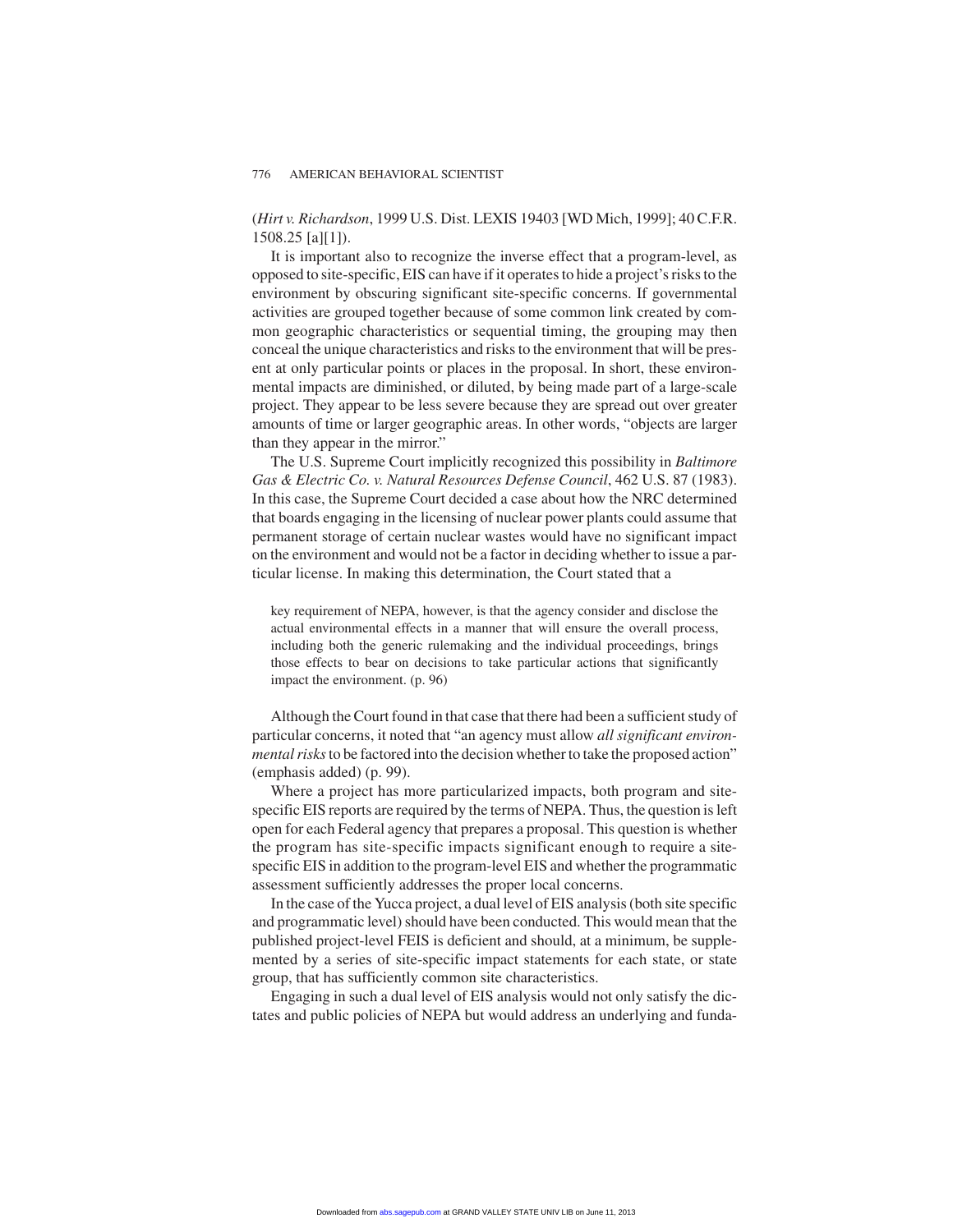mental problem that has been a recurring theme in SNF disposal plans, the invocation of territorial protective instincts as a natural consequence of the moral panic created by those who are the agency decision makers behind these plans. For example, the pressure to site this storage facility in Nevada has continuously increased. According to the terms of the Nuclear Waste Policy Act (NWPA) of 1982, January 31, 1998, was the date by which the Federal government was to have begun accepting commercial SNF, a date at the time of this writing that has been passed by more than 3 1/2 years.

The pressures on politicians and the agencies involved are intense. The reaction of the state of Nevada, once it was designated as the only site to be considered, was to turn to the courts and present a variety of challenges to the process and decision (Mullett, 2001; Nuclear Waste Policy Amendments Act, 1987; Ross, 2002). Governmental policies and attempts to resolve the seemingly insoluble problem of what to do with the increasing amount of SNF have thus taken on an extremely adversarial posture, and court actions will become necessary to solve these dilemmas.

Gerrard (1997) explores this underlying problem when identifying that "fear" is created when "outsiders" are engaged in sending their "trash into your territory" (p. 1018). To date, these fearful reactions have not been given much deference in the law; in fact, the predominant needs of the nation have been found to override these local concerns under the Congressional commerce clause powers (*City of Philadelphia v. New Jersey*, 437 U.S. 617 [1978]).

Many observers believe that the terrorist attacks on September 11, 2001, may operate to increase the importance of these concerns. As one commentator noted, "It is obvious to even the most casual observer that the current accumulation of waste is infinitely more secure on-site than it would be during transport" (Adams, 2002, p. 10). As noted by the Ninth Circuit in its decision in *No Gwen Alliance v. Aldridge* (1988), there is no "national defense" exemption to NEPA. Security concerns regarding information in an EIS may require nondisclosure due to national security reasons but the requirements of NEPA must still be met (*Weinberger v. Catholic Action of Hawaii*, 1981).

Whether their legal relevance remains undecided, types of fearful reactions will still have significant impact on the level of societal acceptance of agency choices. The impact of this "territorial protection" reaction in connection with the Yucca project will impact the local and state-level concerns for transportation corridor jurisdictions. These impacts may conflict with the desires of Federal agencies and policy makers to underrepresent by selective study the potentials for environmental impacts. To date, the DOE has not shown any interest in doing comprehensive programmatic and/or site-specific EIS analysis because the agency does not recognize the risks these shipments pose to the multitude of jurisdictions the shipments will traverse or its managers do not feel a need to address the local concerns they will create. In particular, the DEIS and FEIS do not address these issues, and currently there is no indication that the DOE will reformulate the FEIS to address these concerns unless significant local legal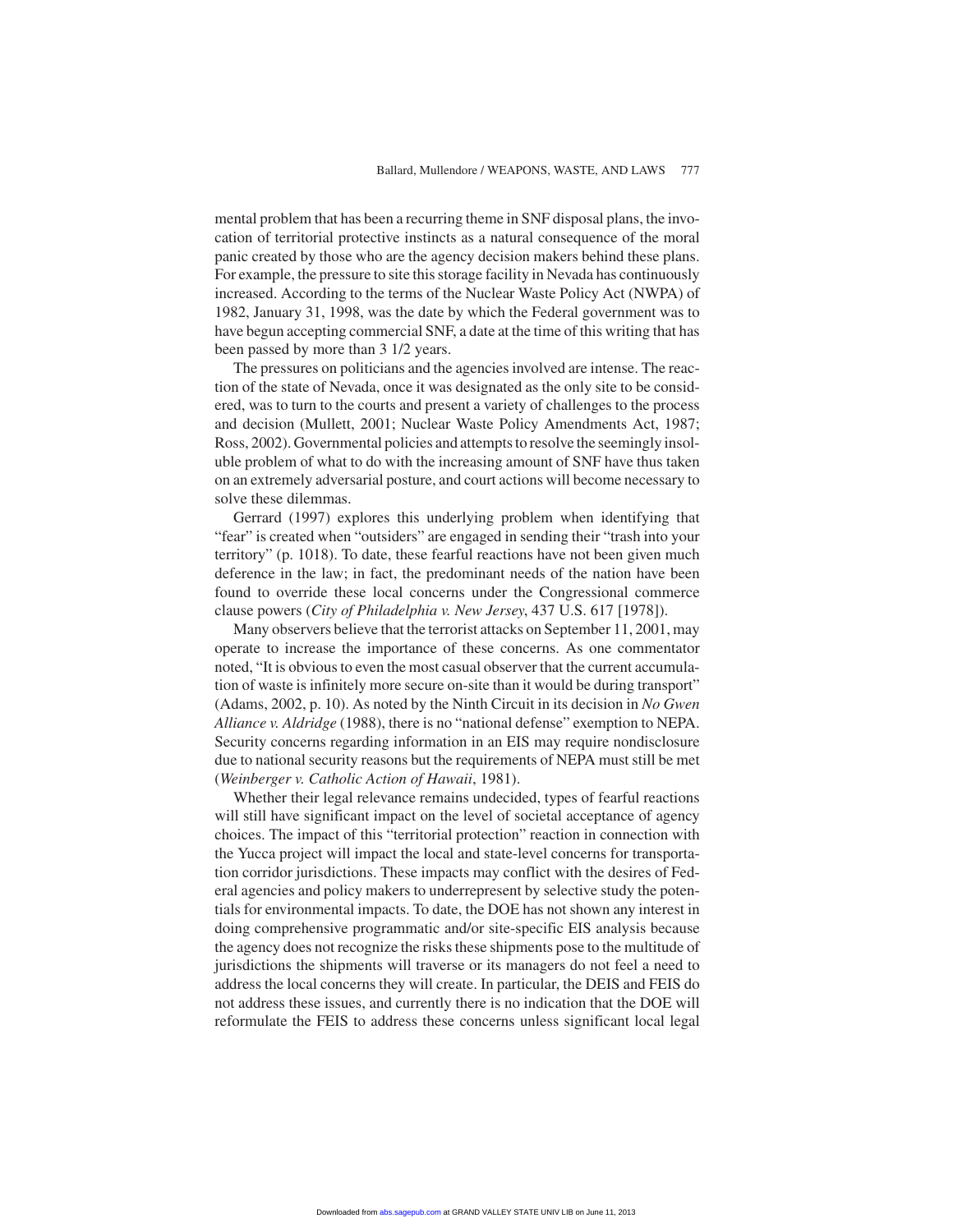opposition based on NEPA requirements results in court decisions mandating this type of policy adjustment.

# **CONCLUSIONS**

The deliberate and self-motivated DOE actions regarding the Yucca project are designed to downplay the risk of terrorism and other transportation risk factors. This dissociation from the facts is important because the potential negative outcomes of such decisions are profound for local and state police, firefighters, and public safety officials. These are the same public officials who will be asked to respond to an accident involving the shipments of highly radioactive waste, to counteract an act of sabotage against these same shipments, and/or to deal with the outcomes of a full-on terrorist attack against the radioactive cargo.

Without proper programmatic and site-specific environmental analysis of the Yucca transportation effort, local and state agencies may be asked to respond to these highly dangerous environmental hazards without benefit of preincident awareness, training, and information. This is one area where the DOE's current policy can be challenged and specifically based on the improper analysis of such risks under the NEPA requirements.

Security experts recognize that the essential first step in providing safe and secure transportation for any cargo is the recognition of potential threats to those shipments. Therefore, the first recommendation for public officials in those Federal agencies associated with this project is to follow the dictates and public policy of NEPA and conduct a proper, complete, and comprehensive environmental assessment that does not improperly aggregate the risks and impacts of this project. Specifically, the DOE should withdraw the existing FEIS as viable documentation of the process and reformulate the analysis to include site-specific analysis for each of the other 40+ states impacted by this major Federal action.

In addition, to increase the protection of these shipments from potential risks associated with terrorism, the NRC should publicly state exactly what security regulations would be in place for the Yucca project and thus allow local and state governments to make their plans accordingly. Although some protection strategies have been offered, the NRC has yet to formalize their plans for these shipments and some concern has been expressed about this regulatory organization's willingness to accept this burden given the DOE's planning and management of this project (Halstead & Ballard, 1997b). In conjunction with specific clarification of security measures, the DOE should incorporate site-specific plans for training personnel, specific methodologies for the reimbursement of costs associated with training in transit emergency responder communities, and planning for both costs and logistics needed to provide equipment and funding to these stakeholders.

These items must be part of the EIS for the Yucca project. Such planning and preparation of the hundreds of thousands of first responders and their respective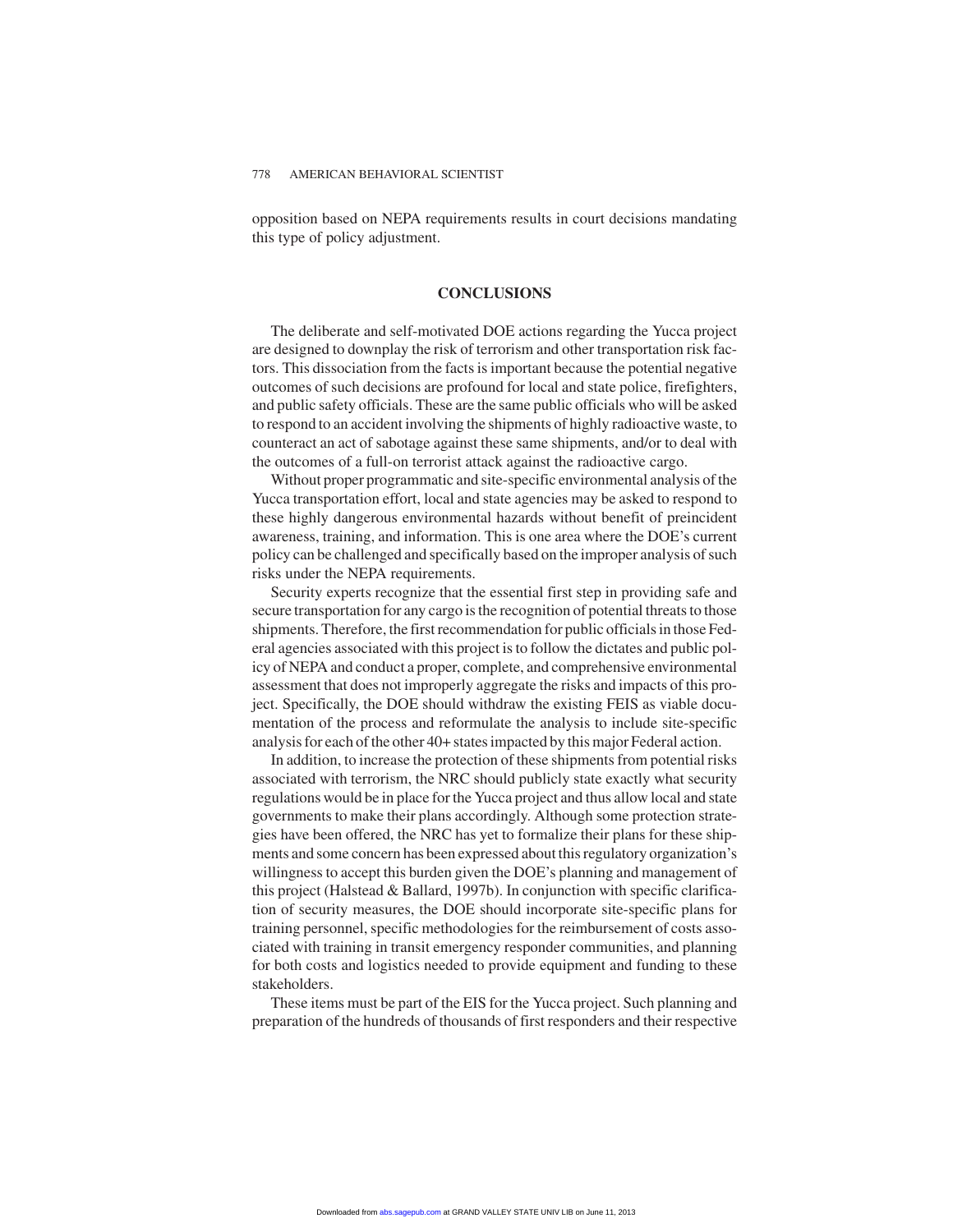emergency incident managers from across the country are not included in the current analysis. Such planning and preparation is essential for them to effectively handle any difficulties, environmental, social, and financial, that may occur. These agencies need to be prepared for the potential of an accident, an act of sabotage, a terrorist attack, and/or any other human-initiated event involving these shipments.

In the absence of proper Federal agency action to protect the environment from accidental or deliberate radiological contamination, local and state governments should initiate legal action against the DOE to force its compliance with the dictates of NEPA. In particular, they should file complaints based on the improper aggregation of local risks and how the planning codified in the DEIS and/or FEIS does not address the needs and concerns of their communities.

These conclusions demonstrate how recent calls for the need to mobilize the nation's law enforcement and defense resources to counteract terrorism can seriously impact other Federal agencies in unplanned ways. In the case of the Yucca project, these consequences include the need to formally recognize that terrorism is a risk factor in the transportation of highly radioactive cargoes as well as the need to formally consider these risk factors in the DEIS and FEIS for this project. The DOE shows reluctance to admit to these risks because they point out the serious shortcomings in their DEIS and FEIS development efforts.

Local and state governments who start to recognize the impacts of these actions as shipments begin to traverse their jurisdictions can hasten this recognition by the DOE if they legally challenge this agency to disaggregate the analysis of the Yucca Mountain project and formally analyze the site-specific impacts of this project on local and state governments affected by this proposed large-scale Federal action. As suggested by Flacks's theory, these local jurisdictions can use the existing policy formation process codified in NEPA to effect change in the DOE plans. This then would represent a policy change that would be from the grassroots upward, not from the Federal government downward.

#### **REFERENCES**

Adams, M. A. (2002, February). The Yucca Mountain fight is far from over.*Nevada Lawyer*, p. 10.

- Ballard, J. D. (1997). *A preliminary study of sabotage and terrorism as transportation risk factors associated with the proposed Yucca Mountain high-level nuclear waste facility*. Carson City, NV: Nuclear Waste Projects Office, NWPO-TN-018.96.
- Ballard, J. D. (1999, March). *Tracking terrorism related events: A call for a national reporting standard*. Paper presented at the annual meetings of the Academy of Criminal Justice Sciences, Orlando, FL.
- Ballard, J. D. (2000a). *Terrorism and political policy: Crisis and policy making indicators in the media during legislative action*. Unpublished doctorial dissertation, University of Nevada, Las Vegas.
- Ballard, J. D. (2000b). *Weapons of mass victimization: Considerations for the 21st century*. Paper presented at the United Nations Congress on terrorist victimization: Prevention, control and recover, Vienna, Austria.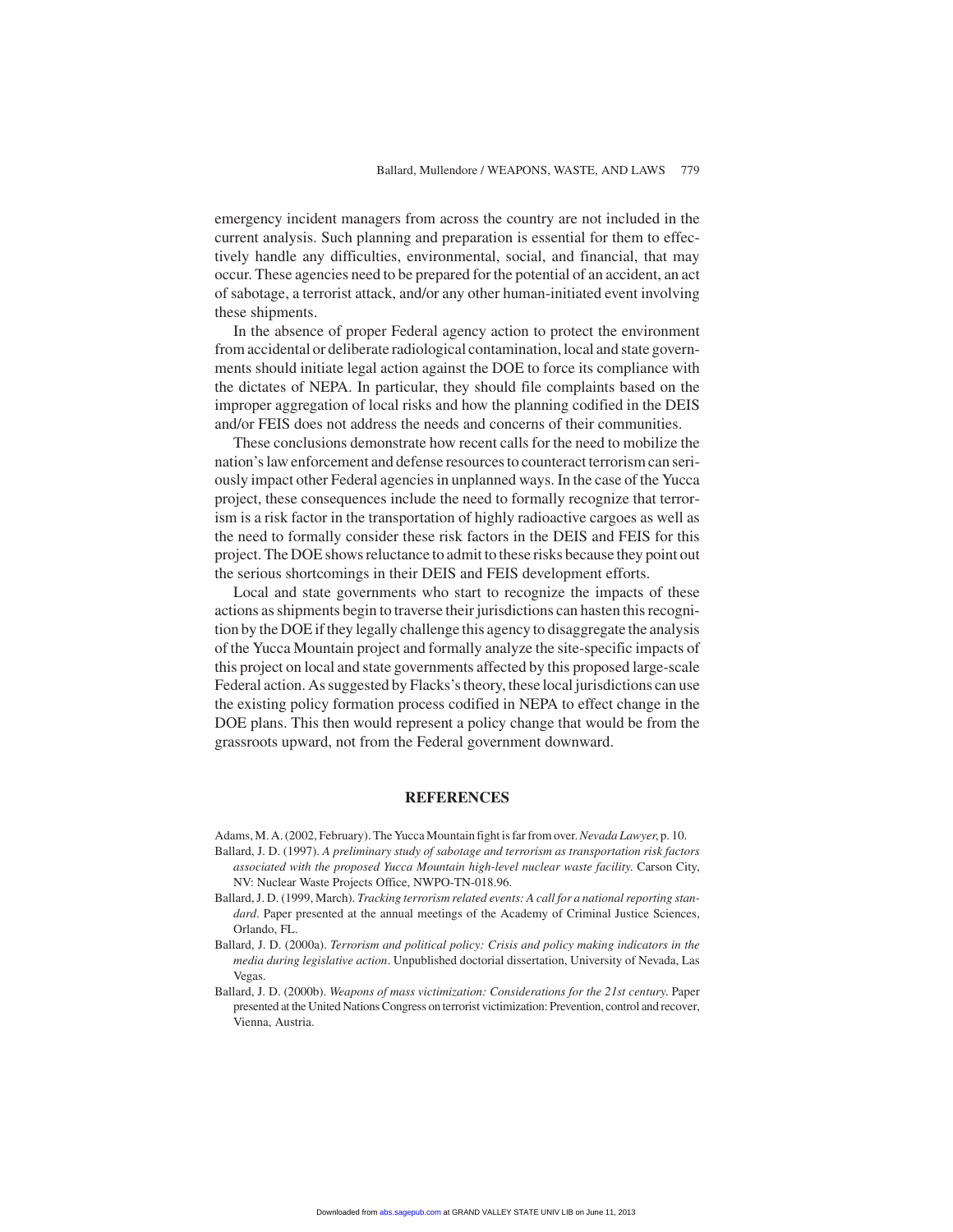- Ballard, J. D. (2002a). *Shelter-in-place: The necessary logic behind high-level nuclear waste security*. White paper submitted to the State of Nevada. Carson City, Nevada.
- Ballard, J. D. (2002b). *Testimony before the United States Senate*. Hearing on approving the site at Yucca Mountain, Nevada, for development of a repository for the disposal of high-level radioactive waste and spent nuclear fuel, pursuant to the Nuclear Waste Policy act of 1982. Committee on Energy and Natural Resources. Hearing date: May 22, 2002. Washington, DC: Government Printing Office.

*Baltimore Gas & Electric Co. v. Natural Resources Defense Council*, 462 U.S. 87 (1983).

- Barrett, L. (2002). Statement of Lake Barrett, Deputy Director Office of Civilian Radioactive Waste Management before the House Committee on Transportation and Infrastructure, Subcommittee on Highways and Transit and Subcommittee on Railroads. Hearing date: April 25, 2002. Washington, DC: Government Printing Office.
- Boyer, P. (1998). *Fallout: A historian reflects on America's half-century encounter with nuclear weapons*. Columbus: Ohio State University Press.
- *Calvert Cliffs Coordinating Committee, Inc. v. United States Atomic Energy Commission*, 449 F.2d 1109 (DC Cir, 1971).
- *City of Philadelphia v. New Jersey*, 437 U.S. 617 (1978).
- Cohen, S. (1972). *Folk devils and moral panics*. Oxford, UK: Blackwell.
- Council of Environmental Quality Rule, 40 C.F.R. § 1508.25(a) (2000a).
- Council of Environmental Quality Rule, 40 C.F.R. § 1508.27(b) (2000b).
- Department of Energy. (DOE). (1999). *Draft environmental impact statement for a geological repository for the disposal of spent nuclear fuel and high-level radioactive waste at Yucca Mountain, Nye County, Nevada* (DOE/EIS-0250D). Washington, DC: U.S. Department of Energy, Office of Civilian Radioactive Waste Management.
- Department of Energy. (DOE). (2002). *Final environmental impact statement for a geological repository for the disposal of spent nuclear fuel and high-level radioactive waste at Yucca Mountain, Nye County, Nevada* (DOE/EIS-0250D). Washington, DC: U.S. Department of Energy, Office of Civilian Radioactive Waste Management.
- Department of Justice. (1998). *Terrorism in the United States*. Washington, DC: Author.
- Flacks, R. (1988). *Making history: The American left and the American mind*. New York: Columbia University Press.
- Gerrard, M. B. (1997, winter). *Territoriality, risk perception, and counterproductive legal structures: The case of waste facility siting*. Chicago: Environmental Law Reporter.
- Halstead, R., & Ballard, J. D. (1997a). *Nuclear waste transportation security and safety issues: Potential transportation impacts of S.104 and HR 1270*. Carson City, NV: Nuclear Waste Projects Office.
- Halstead, R., & Ballard, J. D. (1997b). *Nuclear waste transportation security and safety issues: The risk of terrorism and sabotage against repository shipments*. Carson City, NV: Nuclear Waste Projects Office.
- Halstead, R., Ballard, J., & Dilger, F. (2001a, September). *Nuclear waste transportation terrorism and sabotage: Critical issues*. Paper presented at the 13th annual symposium on packaging and transportation of radioactive materials, PATRAM 2001 Conference, Chicago.
- Halstead, R., Ballard, J., & Dilger, F. (2001b, February/March). *State of Nevada studies of potential terrorism and sabotage against spent fuel shipments*. Paper presented at the Waste Management 2001 Conference, Tucson, AZ.
- *Hirt v. Richardson*, 1999 U.S. Dist. LEXIS 19403 (WD Mich, 1999).
- Hoffman, B. (1998). *Inside terrorism*. New York: Columbia University Press.

*Kleppe v. Sierra Club*, 427 US 390 (1976).

Lesser, I. O., Hoffman, B., Arquilla, J., Ronfeldt, D., & Zanini, M. (1999). *Countering the new terrorism*. Santa Monica, CA: RAND.